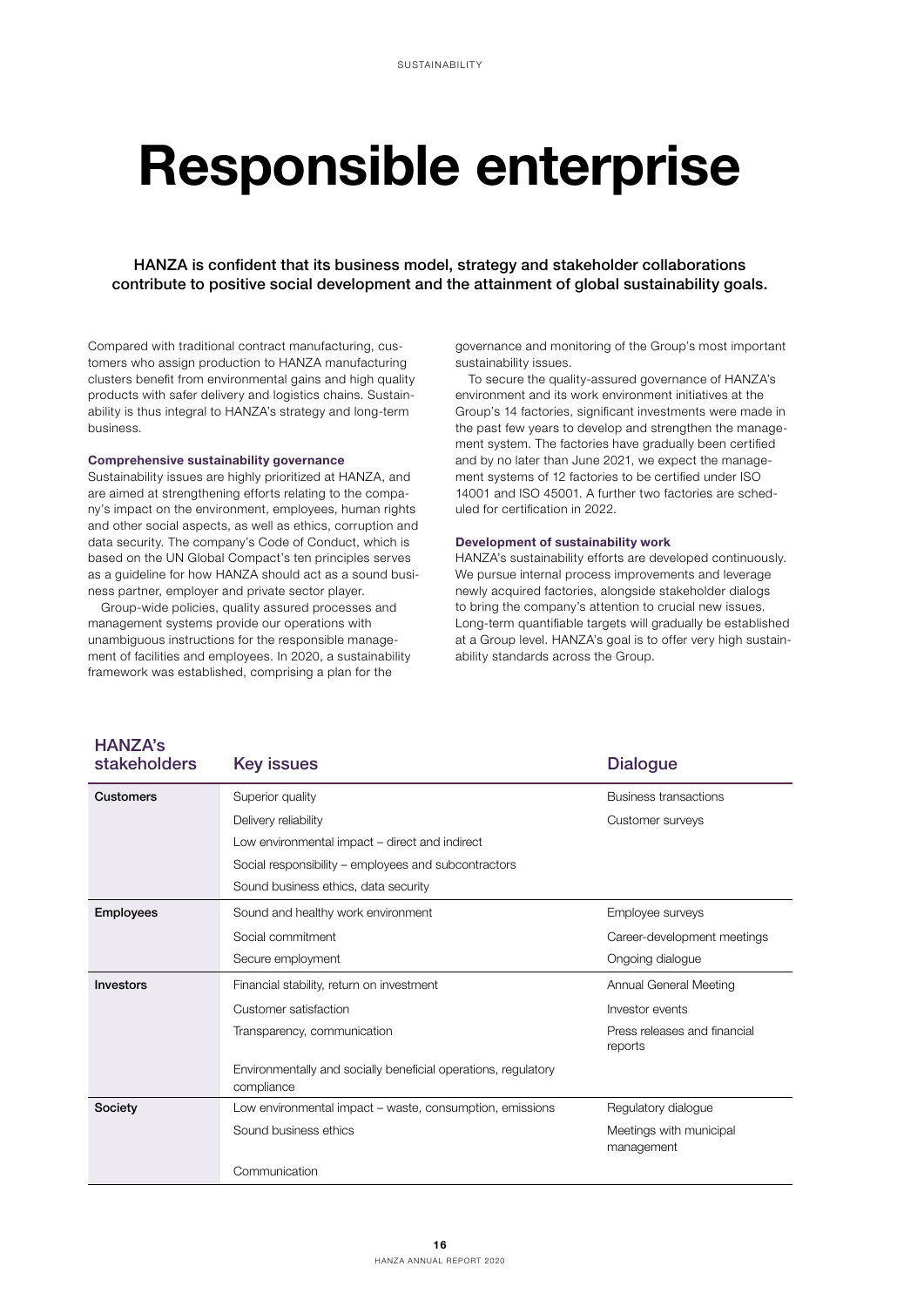# The governance and monitoring of HANZA's sustainability efforts fall within three areas:

- HANZA's contributions to global environmental efforts
- HANZA's long-term and sustainable relationships
- HANZA's employees and local communities

HANZA continuously monitors the efforts in these areas and measures performance by means of key metrics, to create a more rational, sustainable and attractive manufacturing industry.

| <b>Risks/Opportunities</b>                                                    | • The world is facing environmental challenges pertaining to resource consumption and emissions.<br>Everyone must do their part to ensure reasonable living conditions for future generations. The most<br>substantial threat is from climate-impacting emissions, which is why the world must strive to become<br>fossil-free.<br>• Products manufactured by HANZA contribute to an environmental footprint through the use of finite<br>resources, such as raw materials, water and energy, as well as emissions - mainly carbon dioxide and<br>certain heavy metals. The environmental footprint is mainly attributable to subcontractors related to<br>HANZA's manufacturing and transports.<br>• Competitiveness is strengthened through customer demand for sustainable suppliers, traceability in<br>manufacturing processes as well as their own requirement to reduce their carbon footprint caused by<br>aspects such as goods transportation. |                                                                                                                                                                       |                                                                                            |
|-------------------------------------------------------------------------------|----------------------------------------------------------------------------------------------------------------------------------------------------------------------------------------------------------------------------------------------------------------------------------------------------------------------------------------------------------------------------------------------------------------------------------------------------------------------------------------------------------------------------------------------------------------------------------------------------------------------------------------------------------------------------------------------------------------------------------------------------------------------------------------------------------------------------------------------------------------------------------------------------------------------------------------------------------|-----------------------------------------------------------------------------------------------------------------------------------------------------------------------|--------------------------------------------------------------------------------------------|
| <b>Key sustainability</b><br><b>issues</b>                                    | Reduce consumption of<br>natural resources and energy                                                                                                                                                                                                                                                                                                                                                                                                                                                                                                                                                                                                                                                                                                                                                                                                                                                                                                    | Reduce own emissions, such<br>as CO <sub>2</sub> and heavy metals                                                                                                     | Help customers to reduce<br>emissions - primarily through<br>transports                    |
| <b>Results for 2020</b>                                                       | Energy consumption<br>. Total within HANZA: 29.201 MWh<br>• Per employee: 18.9 MWh<br>· Energy cost/sales ratio: 1.15%<br>Water consumption: Total within<br>HANZA: 39.084 m <sup>3</sup>                                                                                                                                                                                                                                                                                                                                                                                                                                                                                                                                                                                                                                                                                                                                                                | Waste generated:<br>• Total volume: 1.127 tonnes<br>of which hazardous waste:<br>495 tonnes<br>• Waste/Renewal management<br>cost: 0.11%                              | See illustration: "Environmen-<br>tal gains in HANZA's regional<br>manufacturing clusters" |
| <b>Value generation</b>                                                       | <b>Investors:</b> Improved profitability<br>through reduced energy and<br>materials consumption. Reduced<br>sustainability risks<br>Society: Reduced consumption of<br>water, material and energy resourc-<br>es, increased proportion renewable<br>energy. More modern industry                                                                                                                                                                                                                                                                                                                                                                                                                                                                                                                                                                                                                                                                         | Society: Increased environ-<br>mental gains through<br>minimized carbon footprint,<br>responsible handling of chemi-<br>cals and waste<br>Customers: Traceable goods. | Customers and society:<br>Increased environmental gains,<br>more modern industry.          |
| <b>Contribute to the</b><br>attainment of the<br>UN's global goals<br>in 2020 | <b>6</b> CLEAN WATER<br>9 MOUSTRY AND VALUE<br>٠<br>ŢΟ.                                                                                                                                                                                                                                                                                                                                                                                                                                                                                                                                                                                                                                                                                                                                                                                                                                                                                                  | 13 GLINATE                                                                                                                                                            |                                                                                            |

# HANZA's contribution to global environmental work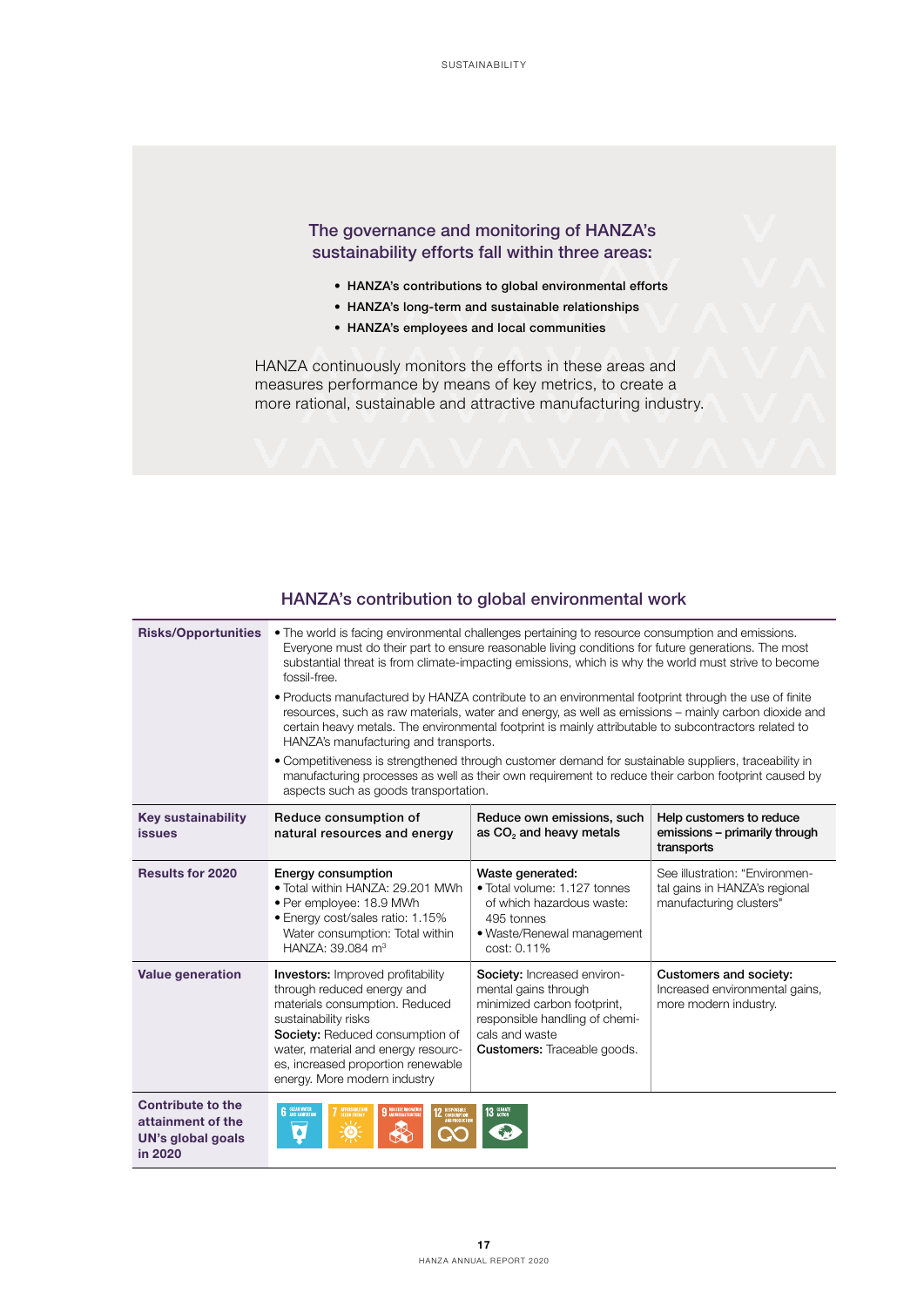# Environmental gains in HANZA's regional manufacturing clusters



#### Input materials and subcomponents

– HANZA's manufacturing processes involve high materials contents (electronics 70-75%, mechanical 40-45%). HANZA can reduce its carbon emissions by imposing environmental requirements and procuring from fewer suppliers and sourcing in bulk for the entire cluster.



Short internal transports – processing steps are undertaken within the cluster, which minimizes carbon emissions in the course of production, as opposed to transportation across the world, as with traditional contract manufacturing.



Customer deliveries – are essentially made in geographical proximity to the cluster, which results in shorter transports, thereby minimizing carbon emissions from finished products.

#### Environmental-management system

In 2020, the Group-wide environmental-management system was incorporated into HANZA's Group Management System and rolled out to the Group's production units. Twelve of the Group's 14 factories are scheduled for certification under ISO 14001:2015 in 2021, and the remaining two factories in 2022. The management system includes measurements of and targets for the Group's energy consumption and waste management. At each individual factory, specific environmental issues are identified, such as activities that are subject to permit requirements, hazardous emissions and environmental risks. Opportunities to reduce or recover materials, as well as replace environmentally hazardous materials with eco friendly ones are given due consideration. At each factory, targets are set, which are followed-up on annually.

## Governance of environmental issues

The Group's overall energy and water consumption, and its waste generation, was reported for the first time for the year 2020.

The Group's environmental work is governed by its Group-wide environmental policy and purchasing policy (optimized for the environment), compliance with environmental regulations (RoHS global directives, REACH, Conflict Minerals), as well as the installed environmentalmanagement system. HANZA has an appointed a Head of Environmental Issues.

### Reduced resource consumption

At all of the factories, work is conducted continuously to minimize product defects and to reduce materials wastage through recycling and quality controls conducted on a regular basis. The aim is to reduce the overall consumption of materials in the course of production. In our production processes, we strive to reduce the use of materials that generate hazardous emissions.

HANZA's energy consumption mainly consists of heating for its factories and offices, as well as power supply to production machinery. Since energy consumption is a crucial function of production volumes, the company has

invested in energy optimized machinery in several factories in 2020. Additional investments in machinery will be made on a continuous basis. A new production facility of slightly more than 12,000 m<sup>2</sup> is being constructed in Estonia in 2021, which will provide HANZA with more energy-efficient premises and thereby yield some tangible energy savings as of 2022.

# Reduced emissions to the environment

HANZA's primary impact on the climate is caused by goods transportation and the energy consumption at its factories. This impact is dominated by the transportation of subcontractors' input materials to the clusters, as well as as by final deliveries to customers. Business trips account for a very minor portion of the Group's overall environmental footprint

Keeping manufacturing operations within regional clusters is one of HANZA's most important investments in mitigating climate change and reducing carbon emissions. Manufacturing clusters minimize transport requirements. Some products are manufactured to completion in production units that are geographically close to each other, allowing for shorter and fewer transports throughout the manufacturing process, compared with traditional contract manufacturing. Furthermore, overall transports to and from the clusters are reduced. HANZA sources its materials in bulk from a handful of suppliers. Finished products are delivered to customers that are mostly in geographic proximity to the cluster (see figure below). In 2020, the company launched special initiatives to measure the environmental impact from opitmizing the efficiency of customers' manufacturing chains.

We strive to use fossil free energy in our factories. In 2020, one of HANZA's factories in Finland, Metalliset, became the first in the Group to make a complete switch to using green energy.

 HANZA's waste management pertains to residual materials from production and heavy metals. At the Group level, the objective has been to maintain or reduce the costs of waste management relative to the Group's sales.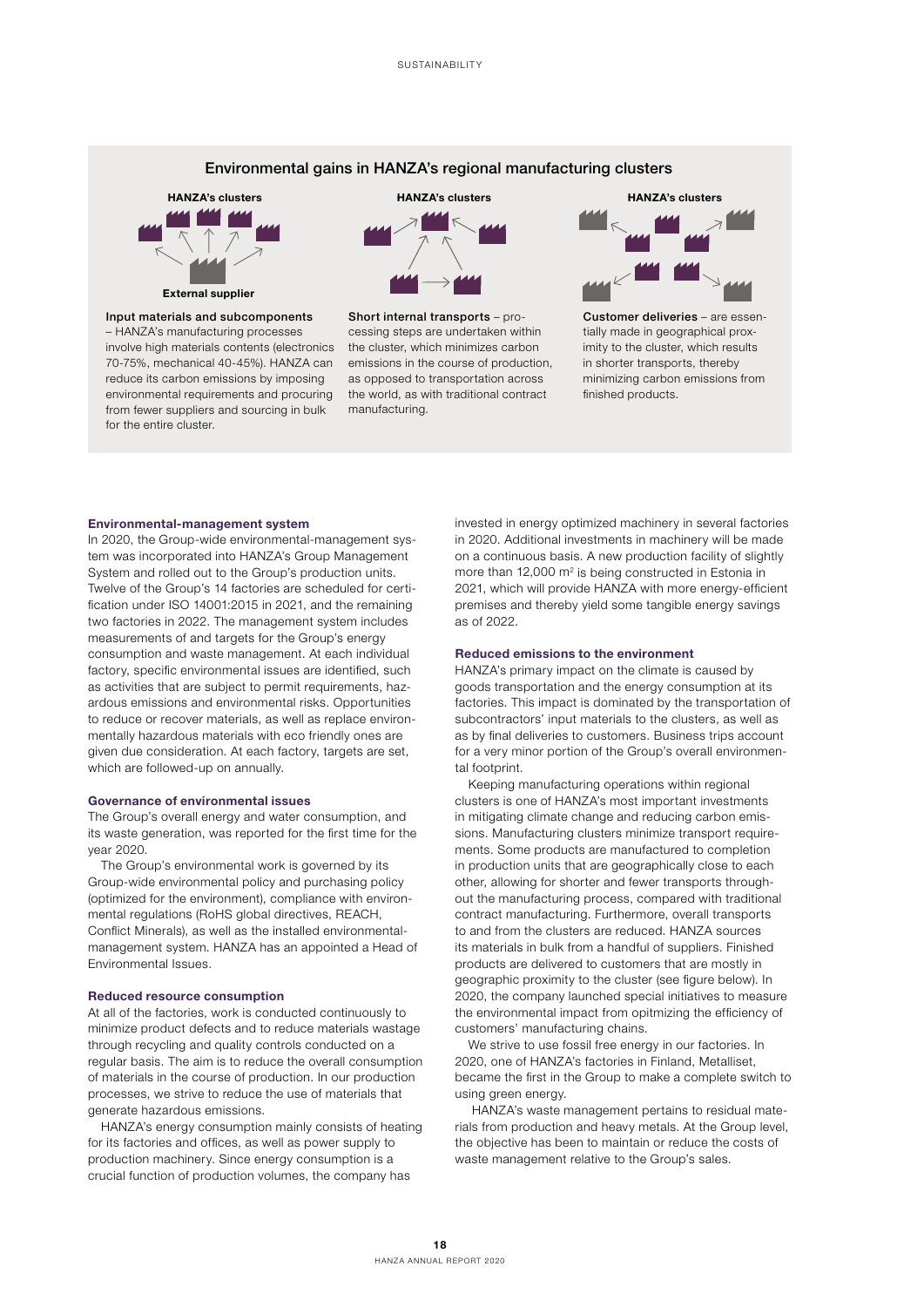|  |  |  |  |  | HANZA's long-term and sustainable relationships |  |
|--|--|--|--|--|-------------------------------------------------|--|
|--|--|--|--|--|-------------------------------------------------|--|

| <b>Risks/Opportunities</b>                                                           | • HANZA's prerequisites for growth are based on the company being perceived as financially stable, and<br>having the capacity to meet customer demands and generate added value, while guaranteeing high<br>integrity and customer confidentiality.<br>• Customers impose stringent requirements on their suppliers regarding accuracy in quality and delivery<br>precision, as well as sustainability, ethical behavior and a long-term approach. The risk of corruption<br>and unethical behavior must be minimized in our interactions with customers and suppliers.<br>• HANZA has a vital community role in the districts where it conducts production operations. |                                                                                                                                                                 |                                                                                                                                                                 |                                                                    |
|--------------------------------------------------------------------------------------|-------------------------------------------------------------------------------------------------------------------------------------------------------------------------------------------------------------------------------------------------------------------------------------------------------------------------------------------------------------------------------------------------------------------------------------------------------------------------------------------------------------------------------------------------------------------------------------------------------------------------------------------------------------------------|-----------------------------------------------------------------------------------------------------------------------------------------------------------------|-----------------------------------------------------------------------------------------------------------------------------------------------------------------|--------------------------------------------------------------------|
| <b>Key sustainability</b><br><b>issues</b>                                           | Financial stability & QCD (quality,<br>expenses, delivery precision)                                                                                                                                                                                                                                                                                                                                                                                                                                                                                                                                                                                                    | <b>Added value</b><br>generated                                                                                                                                 | Safeguarded<br>business ethics                                                                                                                                  | Secure data                                                        |
| <b>Results for 2020</b>                                                              | Outcome in relation to financial<br>targets:<br>• Sales growth of 10%<br>Not achieved<br>• Average operating margin of 6%<br>Not achieved<br>• Equity/Assets ratio of 30%<br>Achieved<br>• Dividend of ~30% of net profit<br>for the year<br>Achieved                                                                                                                                                                                                                                                                                                                                                                                                                   | HANZA received<br>recognition from<br>four different global<br>customers for its<br>delivery precision<br>and high quality<br>during a challeng-<br>ing period. | • All subsuppliers<br>are assessed<br>based on the<br>Supplier Code of<br>Conduct.<br>• There were no<br>incidents pertain-<br>ing to corruption<br>or bribery. | There were no in-<br>cidents where data<br>was threatened.         |
| <b>Value generation</b>                                                              | Investors: Return on investment,<br>published transparent sustainability<br>data.<br><b>Customers:</b> Long-term approach<br>Resource- efficient production,<br>quality, delivery reliability.<br><b>Employees:</b> Long-term employer.                                                                                                                                                                                                                                                                                                                                                                                                                                 |                                                                                                                                                                 | Investors, cus-<br>tomers, society:<br>Reduced sus-<br>tainability risks,<br>improved business<br>ethics.                                                       | Investors, cus-<br>tomers, society:<br>Increased data<br>security. |
| <b>Contribute to the</b><br>attainment of the<br><b>UN's global goals</b><br>in 2020 | <b>8 DECENT WORK AND</b><br><b>15 GN LAND</b>                                                                                                                                                                                                                                                                                                                                                                                                                                                                                                                                                                                                                           |                                                                                                                                                                 |                                                                                                                                                                 |                                                                    |

### Financial stability, QCD and added value

Following HANZA's initial establishment phase from 2009 to 2013, when it assembled various manufacturing technologies, and the next period from 2014 to 2017, when production was gathered into geographic clusters, HANZA shifted its focus in 2017 to the streamlining of its manufacturing clusters and expansion into new customer markets. In 2019, the Group launched CORE (Cluster Operational Excellence), an efficiency enhancement program aimed at optimizing QCD (quality, cost, delivery precision) and cluster capacities and, in particular, newly acquired factories.

In 2018 HANZA defined its cluster organization and turned to a cluster based external segment reporting.

Group-wide measurements are made continuously to improve controls and quality assurance processes at the factories. HANZA also monitors the Group's delivery reliability.

The pandemic has highlighted deficiencies in the complex global manufacturing chains of numerous companies, to the advantage of regional manufacturing clusters that adhere to HANZA's model. Consequently, there has been a high demand for the company's consultancy services, through which customers receive support in streamlining and optimizing their manufacturing and logistics.

#### Safeguarded business ethics

HANZA acts in accordance with well defined policies on business ethics, and duly considers how and with whom it conducts business. HANZA's values, leadership and its Code of Conduct, jointly provide the foundation for its employees' actions. The Code is unambiguously communicated to every employee and is included in the introductory course for all new employees.

HANZA has enacted a global anticorruption policy with the aim of never arousing any cause for suspicion of irregularities or corruption within the operations. An insider policy clarifies the management of share price related information. The whistleblowing function, HANZA Hotline, allows for employees to anonymously report their concerns about deviations from policies and rules, and any other irregularities within the company.

In 2020, no incidents of corruption were reported or in any other manner discovered or processed. Due to the pandemic, a follow-up of the anticorruption policy and Code of Conduct among all company's employees that was scheduled for the year could not be fully implemented. The ambition is for all employees to confirm compliance with the scope of the company's guidelines.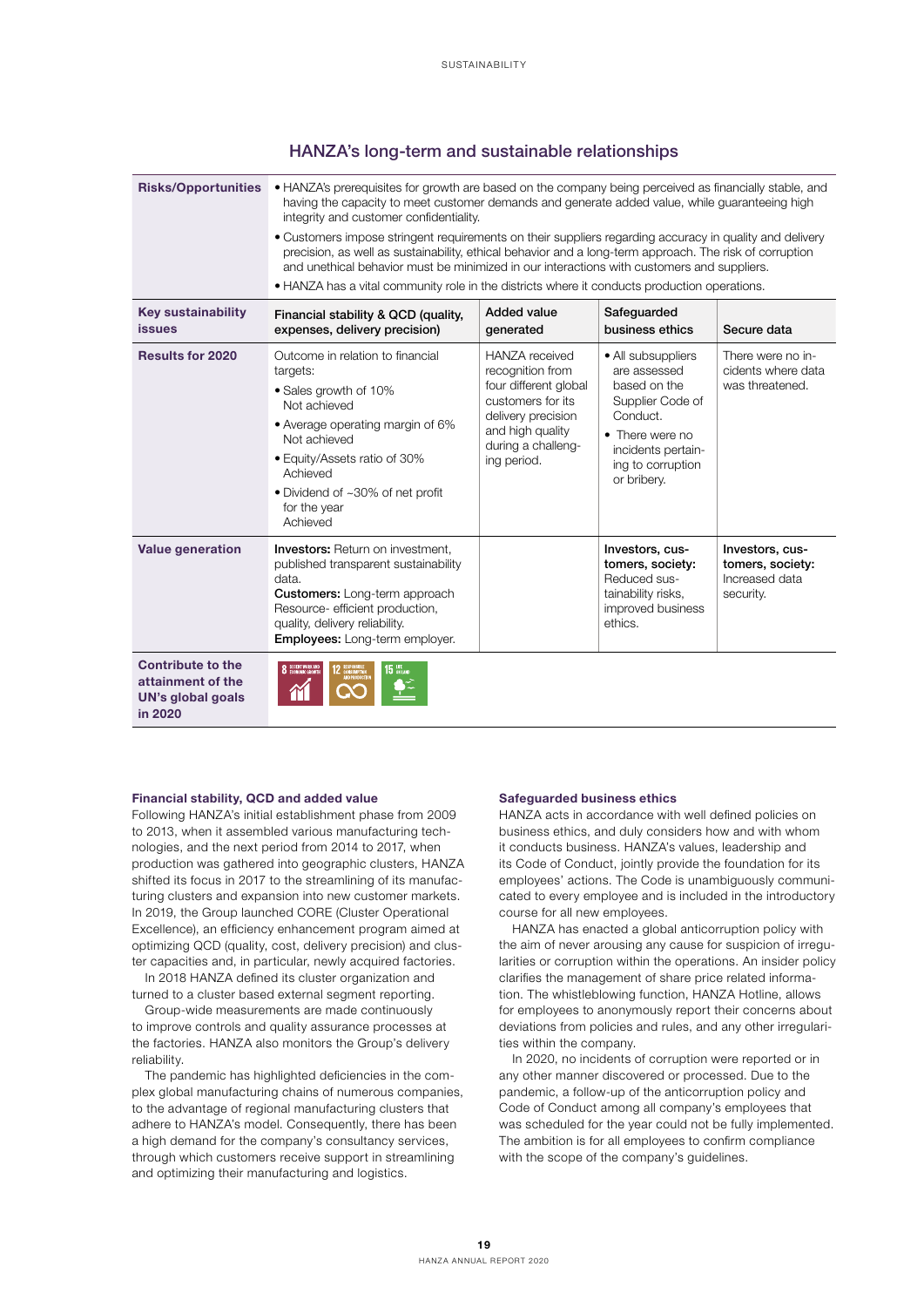# Supplier assessments

HANZA evaluates its sourcing process and imposes requirements on its subcontractors based on its Supplier Code of Conduct. On the whole, this entails that suppliers subscribe to the same sustainability values as HANZA with respect to the environment, labor law, human rights, business ethics and corruption. Breaches of the Code are reported to HANZA's Head of Sourcing & Logistics.

In 2021, the purchasing process will be complemented by special assessment criteria pertaining to climate impact.

#### Investments in data security

Customer and personal data is always handled with confidentiality and integrity. HANZA guarantees the correct, legal and fair handling of such data and adheres to the GDPR.

The company has also taken significant measures to protect customers' drawings and other production documentation, in response to the increased hacking of government agencies and major corporations. Implementation has commenced on a system for managing information security pursuant to the ISO27001 standard. In 2020, HANZA introduced obligatory self-testing on the subject of information security for all employees. The information security system is scheduled for a certification review in 2021.

The company has a Head of Information Security and a policy in place for the protection of personal data.

# HANZA's employees and local communities

|                                                                               |                                                                                                                                                                                                                                                                                                                                                                                                                                                                                                                                                                                                                                                                                                                                                                                                                                                                                                         | <u>HANZAS CHIPIOVECS ANU IOCAI COMMITTIONICS</u>                                                                                                      |                                                                                                                                                                                  |
|-------------------------------------------------------------------------------|---------------------------------------------------------------------------------------------------------------------------------------------------------------------------------------------------------------------------------------------------------------------------------------------------------------------------------------------------------------------------------------------------------------------------------------------------------------------------------------------------------------------------------------------------------------------------------------------------------------------------------------------------------------------------------------------------------------------------------------------------------------------------------------------------------------------------------------------------------------------------------------------------------|-------------------------------------------------------------------------------------------------------------------------------------------------------|----------------------------------------------------------------------------------------------------------------------------------------------------------------------------------|
| <b>Risks/Opportunities</b>                                                    | • A total of 1,637 employees in Estonia, Finland, Sweden, Germany, the Czech Republic,<br>Poland and China are primarily assigned to manufacturing positions in the company's six<br>manufacturing clusters. Risks exist in relation to employee health and safety, as well as how<br>employees are treated within the operations.<br>. HANZA's competitiveness, innovation and profitability increases when its employees are<br>satisfied and healthy, which in turn helps to improve the company's performance. Our diversity<br>further contributes to positive results.<br>• The supply of new skilled employees is facilitated by a focus on sustainability efforts.<br>• HANZA's long-term approach in the localities where it is active and its role as an essential<br>employer improves employee retention rates and helps to create mutual trust between the<br>company and local community. |                                                                                                                                                       |                                                                                                                                                                                  |
| <b>Key sustainability</b><br><b>issues</b>                                    | <b>Employee development</b>                                                                                                                                                                                                                                                                                                                                                                                                                                                                                                                                                                                                                                                                                                                                                                                                                                                                             | High level of diversity and<br>equal treatment                                                                                                        | HANZA's role in local<br>communities                                                                                                                                             |
| <b>Results for 2020</b>                                                       | · Employee sickness absence:<br>5.1%<br>• Workplace accident 32 (36)<br>• Lost time injury frequency rate:<br>12.5%<br>· Conducted career-developme-<br>nt meetings and competence<br>charting: 72%                                                                                                                                                                                                                                                                                                                                                                                                                                                                                                                                                                                                                                                                                                     | • Average age: 43 years<br>• Gender distribution – entire<br>Group: 62% men, 38% women<br>• Gender distribution - manage-<br>ment: 74% men, 26% women | • Number of factories: 14<br>• Average no. of employees by<br>country:<br>Estonia 643<br>Sweden 358<br>Poland 118<br>China 82<br>Finland 85<br>Czech Republic 138<br>Germany 119 |
| <b>Value generation</b>                                                       | <b>Investors: Improved</b><br>competitiveness.<br><b>Employees:</b> Employment under<br>sound terms and conditions.<br>safe and secure work environ-<br>ment, long-term employer.                                                                                                                                                                                                                                                                                                                                                                                                                                                                                                                                                                                                                                                                                                                       | Employees, investors<br>and society: Solid diversity,<br>strengthened innovativeness.                                                                 | <b>Society:</b> Sustainable industriali-<br>zation of locations where HANZA<br>is an essential employer.                                                                         |
| <b>Contribute to the</b><br>attainment of the<br>UN's global goals<br>in 2020 | <b>5</b> GENDER<br>8 DECENT WORK AND<br><b>9</b> MOUSTRY, INVOLVED<br>⊜                                                                                                                                                                                                                                                                                                                                                                                                                                                                                                                                                                                                                                                                                                                                                                                                                                 |                                                                                                                                                       |                                                                                                                                                                                  |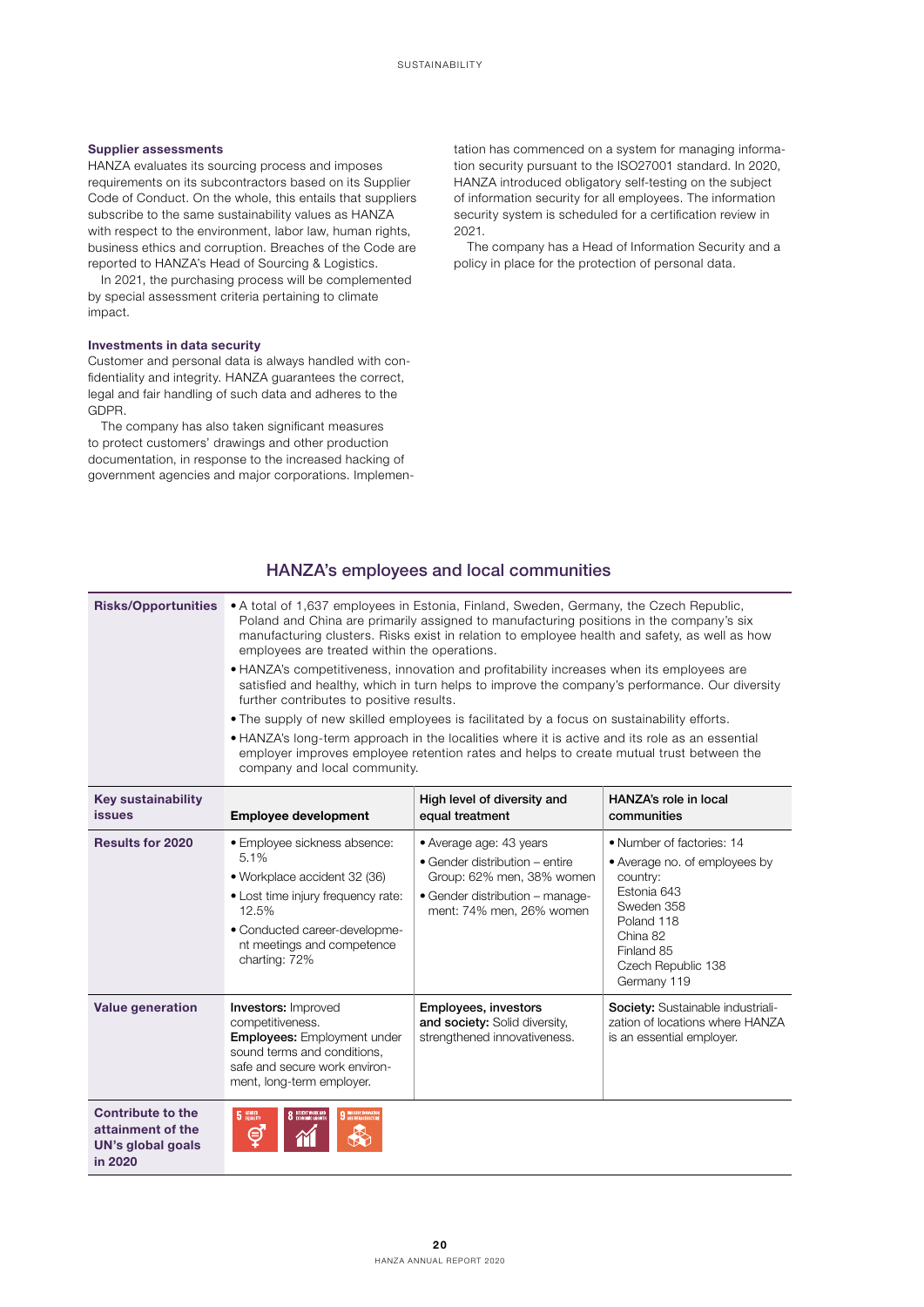## Employee development

HANZA's employees contribute significantly to the development of the company. HANZA's values, Group wide policies such as Code of Conduct and HR Policy, and its leadership program provide the basis for leveraging employee performance and establishing a global HANZA culture.

Mutual trust is critically incumbent upon unambiguous communication about the company's ambitions. Internal communication takes place through channels such as the Group-wide intranet and internal magazine, HANZA United. Employee training is conducted in the local language and to a greater extent via e-learning.

An employee survey is normally conducted annually to monitor commitment levels and employee satisfaction, the workplace climate and harassment, if any. As a consequence of the pandemic, no Group-wide survey was conducted in 2020, but the survey will be conducted in the first half of 2021.

Annual career-development meetings help to gauge parameters such as competencies and development needs. In 2020, 72 per cent of such scheduled meetings were conducted. The goal in a pandemic free year is for meetings to be conducted with 98 per cent of the Group's employees.

## Secured work environment, health, safety

As an industrial manufacturing player in a factory environment, HANZA strives to create safe work environments throughout the Group, and to minimize accidents through continuous efforts, such as fire prevention, evacuation indicators and safety videos.

In 2020, the Group wide work-environment system (part of the HANZA Group Management System) was rolled out to the factories. In 2021, 12 factories are scheduled for certification under ISO 45001 and an additional two factories are scheduled for certification in 2022.

Within the framework of the work environment system, HANZA conducts monthly follow-ups on internal HR key ratios. These systematic efforts are aimed at preventing occupational injuries and creating a healthier and safer work environment. When local key ratios deviate from their targets, obligatory measures are taken at the local production facility. Consequently, every factory measures the number of workplace accidents, incidents, absences from work-related injuries (LTIFR – Lost Time Injury Frequency Rate), sickness absences and other absences. In addition, health and safety risks are assessed, and the factories create action programs to manage and minimize the risks through, for example, obligatory training initiatives pertaining to safety and directives linked to safety procedures and evacuation. In 2020, 32 workplace accidents occurred within HANZA, compared with 36 accidents in 2019.

Action programs were also created to fulfill local regulations and laws pertaining to work environment issues. Work is conducted continuously to offer improved functional premises. Adaptive measures include preventive healthcare subsidies in Sweden, as well as a health week in Estonia.

In 2020, a range of measures were taken at production facilities to protect employees from the pandemic and minimize contagion. Information is continuously disseminated about protective social distancing. HANZA's policies, guidelines and work-environment management system was rolled out to recently acquired production facilities during the year.

Certification of our systematic work environment management continued in 2021, as well as follow-up measures pertaining to employee health and safety, such as continuous training.

# High level of diversity and equal treatment

HANZA strives for diversity and equal-employment conditions for comparable assignments, and applies a Groupwide anti-discrimination policy. HANZA's internal Code of Conduct states that the right to freely associate with unions is self-evident, and that pay structures and terms and conditions are to be based on collective agreements, legal requirements or industry standards. HANZA's whistleblowing function, HANZA Hotline, allows for employees to anonymously report any perceived improprieties and concerns about infringements of policies and regulations, harassment or abuse of positions of trust.

In 2020, two incidents of discrimination were reported and processed within the Group.

#### HANZA's role in local communities

HANZA strives to build sustainable social infrastructure wherever it has operations. These locations usually consist of communities where HANZA is an essential employer and thereby a significant private sector player for the support of local inhabitants.

HANZA seeks to secure competitive and long-term production. As a part of this initiative, the company conducts dialogs with national and local decisionmakers and capital providers. The aim is not only to achieve functioning agreements, but to clarify HANZA's long-term commitments to the local region.

HANZA's clusters include factories that were acquired at a time when factories were weighed down by weak profitability and liquidity problems, and closures were inevitable. HANZA's continued operations have helped to sustain employment in several rural districts, a trend known as the Countryside model. In some cases, sustained operations were enabled through cooperation with local banks with a focus on the district's profitability.

HANZA's development of certain clusters has resulted in a broadening of its operations, as well as the need to develop or discontinue minor production units. In 2020, HANZA expanded its operations in several local districts, which increased the number of employees in, for example, Germany and the Czech Republic, while operations in two locations were discontinued. As an example production at Åtvidaberg was synchronized with HANZA's operations in Årjäng. To retain employment opportunities in Åtvidaberg, HANZA arranged for the former factory managers to take over the operations and employees, as well as minor production runs.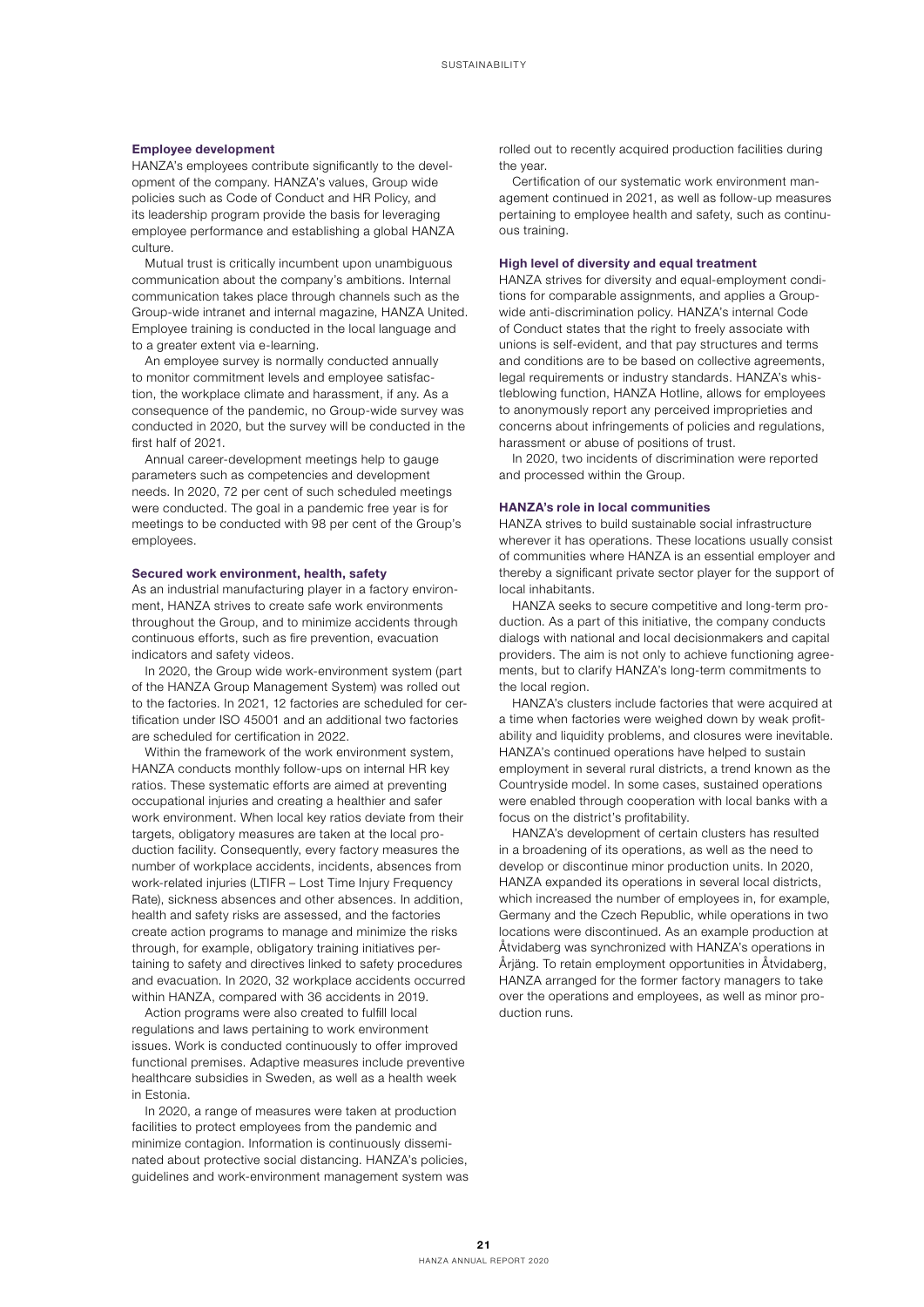# A sustainable employer

In 2020, HANZA had a strong focus on further developing the organization in order to make it even more scalable. This includes, among other things, that certain functions such as sales and HR, have been decentralized and several clusters have been strengthened through the recruitment of key positions. Due to the pandemic, an action program was implemented during the year, where some production has been moved and consolidated. In total, we now have just over 1,600 employees in 14 factories divided between seven countries (six clusters).

#### HANZA's processes and policies for the employees

Work on our staff development processes is ongoing, and the processes are being followed up on as part of our key ratio follow-up. In 2020 we continued to work on mapping employees in connection with performance reviews as well as updating skills requirements and existing skills. We constantly strive to look after our internal skills and offer development opportunities to employees. HANZA also has a Code of Conduct which describes how the management and our employees act in relation to our surroundings and to each other. The purpose is to define our social responsibility, ethical commitment and position in gender equality issues and how our employees should address issues of a principled nature. HANZA protects the rights of employees, opposes discrimination and harassment, and promotes diversity in the workplace.

Due to the pandemic, the annual employee survey was postponed and is now planned to be carried out in April 2021.

# HANZA's strategy

Since the HR function has been largely decentralized, the various clusters have individually begun the development of goals and initiatives adapted to their own business. The Swedish cluster has focused on strengthening the cluster management and have in addition to appointing a new cluster president, also recruited both a sales manager and a purchasing manager. Work has started on developing an internal leadership program based on the existing HR handbook and there is ongoing work to implement HANZA's values. In 2021, the focus will be on developing internal communication.

Due to its size, the Baltic cluster has a continuous focus on both employee and employer branding, where you work closely with universities and vocational colleges to attract competence from an early stage. Internally, about 40 different trainings have been arranged, in which a total of 245 employees have participated. To reduce the risk of accidents in the factories, safety videos have been produced and translated into three languages.

In HANZA's German cluster, important positions such as cluster president, site manager and controller have been filled, and in connection with strengthening the local management team, programs have been developed to streamline leadership and to further train employees. Key staff have been recruited also in other clusters to strengthen the local organization. At the global level the main focus has been on dealing with the pandemic and the effects of it, and to coordinate follow-up of key ratios.

#### Communication

In September 2020, a decision was made to update HAN-ZA's graphic profile and visual identity. The project was completed at the end of the year and is expected to be launched externally in the spring 2021. An updated version of HANZA's website was also included in the work that going forward will play an even larger role as a communication channel to our stakeholders. Internally, our internal magazine "HANZA United", which is published quarterly, has continued to focus on presenting our operations, our employees and our customers – often with a feature devoted to a cluster, but also with other elements about, for instance, IT, group-wide projects or the like.

Our intranet has today become a well established internal communication channel in which we offer a living organization chart and features that can be used to search for people and functions in other clusters, for example. It is also used to present new employees, news that affects all or parts of the group, investments, etc. The intranet also offers training in the form of e-learning in several areas, such as comprehensive introductory training, training in our ERP system and IT security. Regarding social media we are active with ads and posts on both LinkedIn and Facebook and provide updates via Facebook and Instagram.

## Health and Safety

The work with health and safety continues and during the year we have worked to coordinate and align group activities, starting in the clusters. More about this in the sustainability report on pages 16–21. The work in health and security is mainly carried out at the local level with consideration of Group policies and directives, for example in connection with safety routines and evacuation for each facility. The central goal in HANZA's work environment efforts is a zero vision for occupational injuries.

### Follow-up of key ratios for employees

HANZA continuously monitors key figures for employees with regards to health and safety as well as development of our employees, and follow-up of staff turnover and actions related to this. The key ratios that we follow up internally are sick leave, occupational injuries and incidents, staff